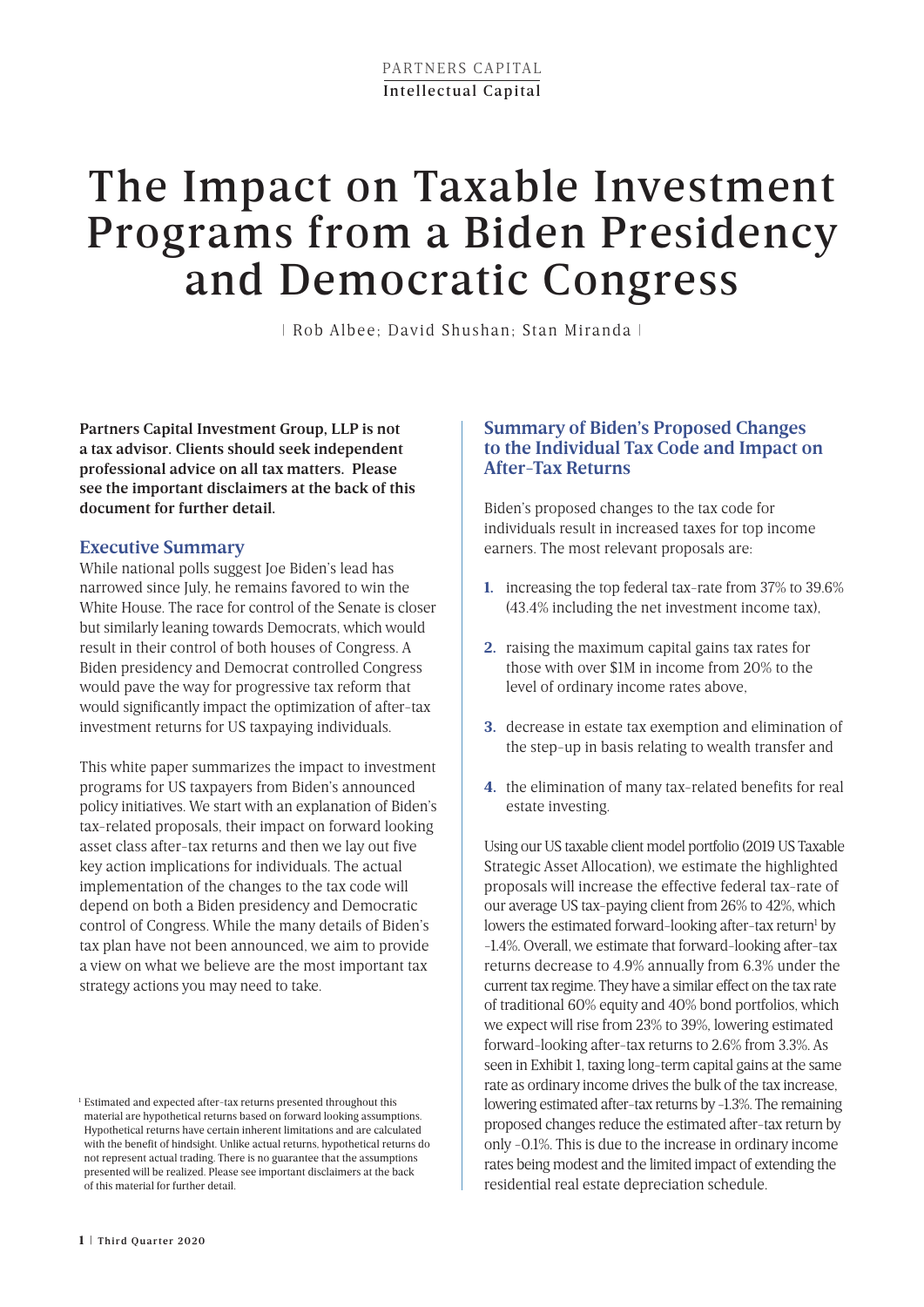#### The Impact on Taxable Investment Programs from a Biden Presidency and Democratic Congress

| Select Anticipated Tax Changes Addressed in This Paper                                        | <b>Estimated Annual</b><br><b>After-Tax Return Impact</b> |
|-----------------------------------------------------------------------------------------------|-----------------------------------------------------------|
| 2019 US Taxable Strategic Asset Allocation - Estimated After-Tax Return<br>(Current Rates)    | 6.3%                                                      |
| 1. Increase the top individual income tax rate to 39.6% (43.4% with NII tax)                  | $-0.1%$                                                   |
| 2. Tax long-term capital gains and qualified dividends at the ordinary income tax rates       | $-1.3%$                                                   |
| 3. Decrease the estate tax exemption and eliminate the step-up in basis                       | No annual income<br>tax effect                            |
| 4. Eliminate tax preferences for real estate (e.g., accelerated depreciation, 1031 exchanges) | $-0.0\%$                                                  |
| 2019 US Taxable Strategic Asset Allocation - Estimated After-Tax Return<br>(Biden Proposal)   | 4.9%                                                      |

#### Exhibit 1: The After-Tax Return Impact on Investment Portfolios from Biden's Proposed Tax Changes

Biden's proposal to make all capital gains tax-rates equal to ordinary income rates significantly increases the level, and tightens the spread, of effective taxrates across asset classes as seen in Exhibit 2.

The most dramatic changes in forward-looking estimated tax-rates are within traditionally taxefficient asset classes such as Private Equity, Private Equity Real Estate and Public Equities. These asset classes generally have a significant portion of their return characterized as long-term capital gains or unrealized gains. The tax-rates of traditional taxinefficient asset classes, such as Credit, Absolute Return and Hedged Equities, largely remain the same given that their return was already characterized as ordinary income or short-term capital gains. The rank-ordering

### Exhibit 2: Forward-Looking Estimated Federal Tax Rates and After-Tax Returns by Asset Class

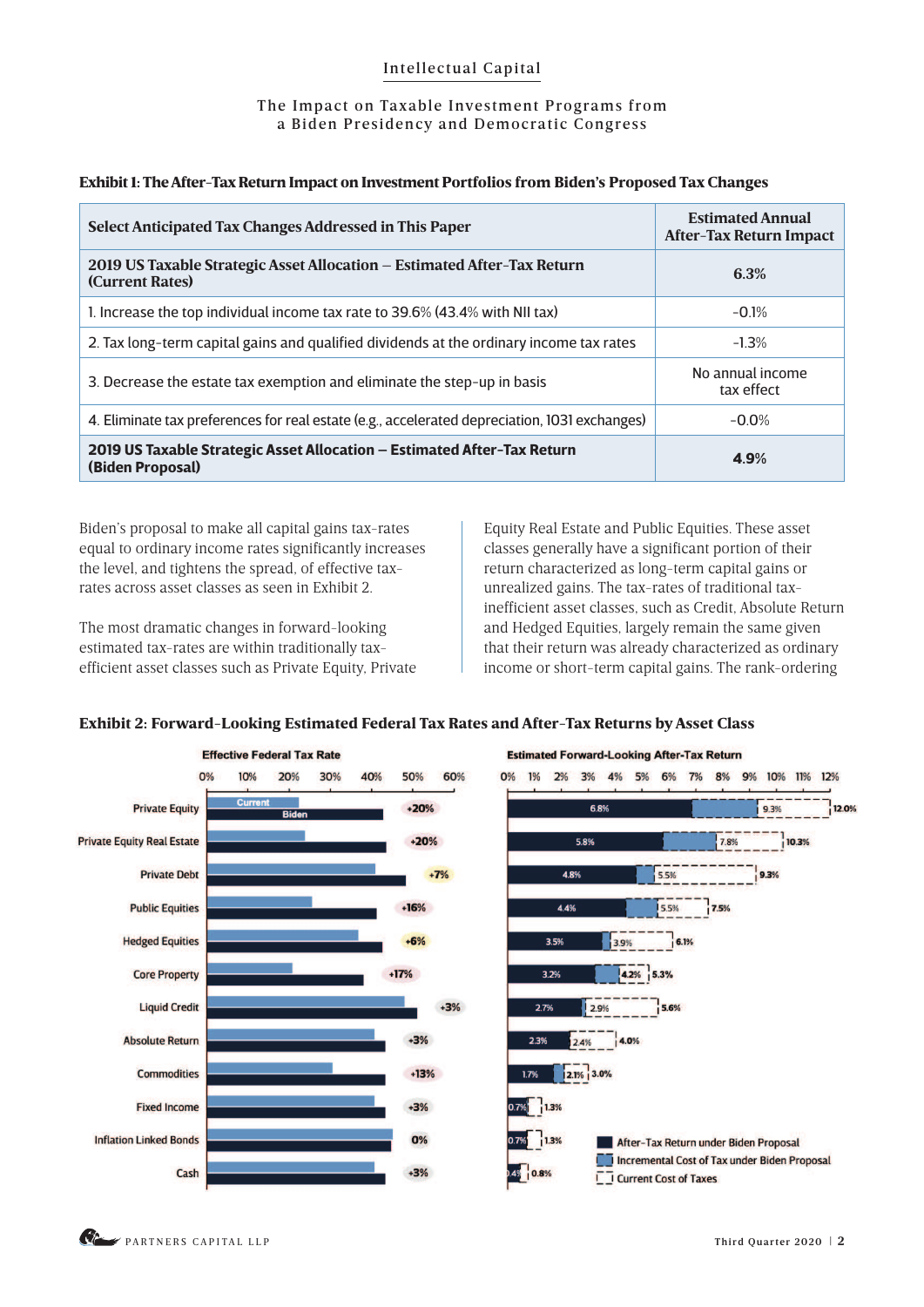#### The Impact on Taxable Investment Programs from a Biden Presidency and Democratic Congress

of expected asset class after-tax returns under Biden's proposal remains largely the same as today, but the differential after tax returns are significantly reduced. For example, Private Equity's expected after tax return drops from 9.3% to 6.8% while there is no change in the 2.3% after tax return expected from Absolute Return hedge funds. Private Equity, Private Equity Real Estate, Private Debt and Public Equities continue to have the highest expected after-tax returns at the asset class level, while Commodities, Fixed Income and Cash are expected to return the least after-tax.

There are several key implications for US taxpayers that arise from the anticipated changes to the US tax code under Biden.

#### **Implications for US Taxable Investment Programs**

#### **1. Prioritize investments with long-holding periods, where gains compound tax-free until realization**

As the difference in effective tax-rate between longterm and short-term capital gains goes to zero under Biden's proposals, deferral of gains becomes the main avenue for lowering effective tax-rates. Increasing holding period length and the benefit of depreciation are concepts that help increase deferral of realized gains. Quite simply, lower portfolio turnover diminishes realized gains that would be taxable. Depreciation, to the extent that existing rules remain intact under Biden, provides taxable losses that can offset income or other realizations of capital gains.

Currently, we estimate that there is a ~5% reduction in the effective tax-rate by deferring capital gains over a 10-year period compared to realizing all gains as long-term capital gains at the end of each year<sup>2</sup>. That benefit increases to ~7% under Biden's proposal to tax long-term capital gains as ordinary income. As a result, US tax paying portfolios should continue to emphasize exposure to Private Equity and Public Equities, which often have a large portion of their gains unrealized in any given year.

Within Public Equities, multi-year buy-and-hold approaches, such as concentrated long-duration managers and co-investment strategies, will be preferred given their high expected after-tax return driven by our expectations of significant pre-tax alpha and the benefit of deferred gains, as seen in Exhibit 3. Additionally, growth-oriented investments may become more attractive. Growth-stage companies typically do not pay dividends that would be subject to ordinary income rates under Biden's policy and defer capital gains. For liquidity and portfolio rebalancing, taxable investors should prioritize tax-loss harvesting strategies even more over traditional exchange traded funds or mutual funds. Tax-loss harvesting classically sells stocks in loss positions over stocks with embedded gains when rebalancing, and the Biden tax plan would see all gains subject to full ordinary income tax rates.

2 Assumed 8% pre-tax rate of return per annum.



## Exhibit 3: Expected After-Tax Returns on Different Public Equity Strategies under Biden Proposals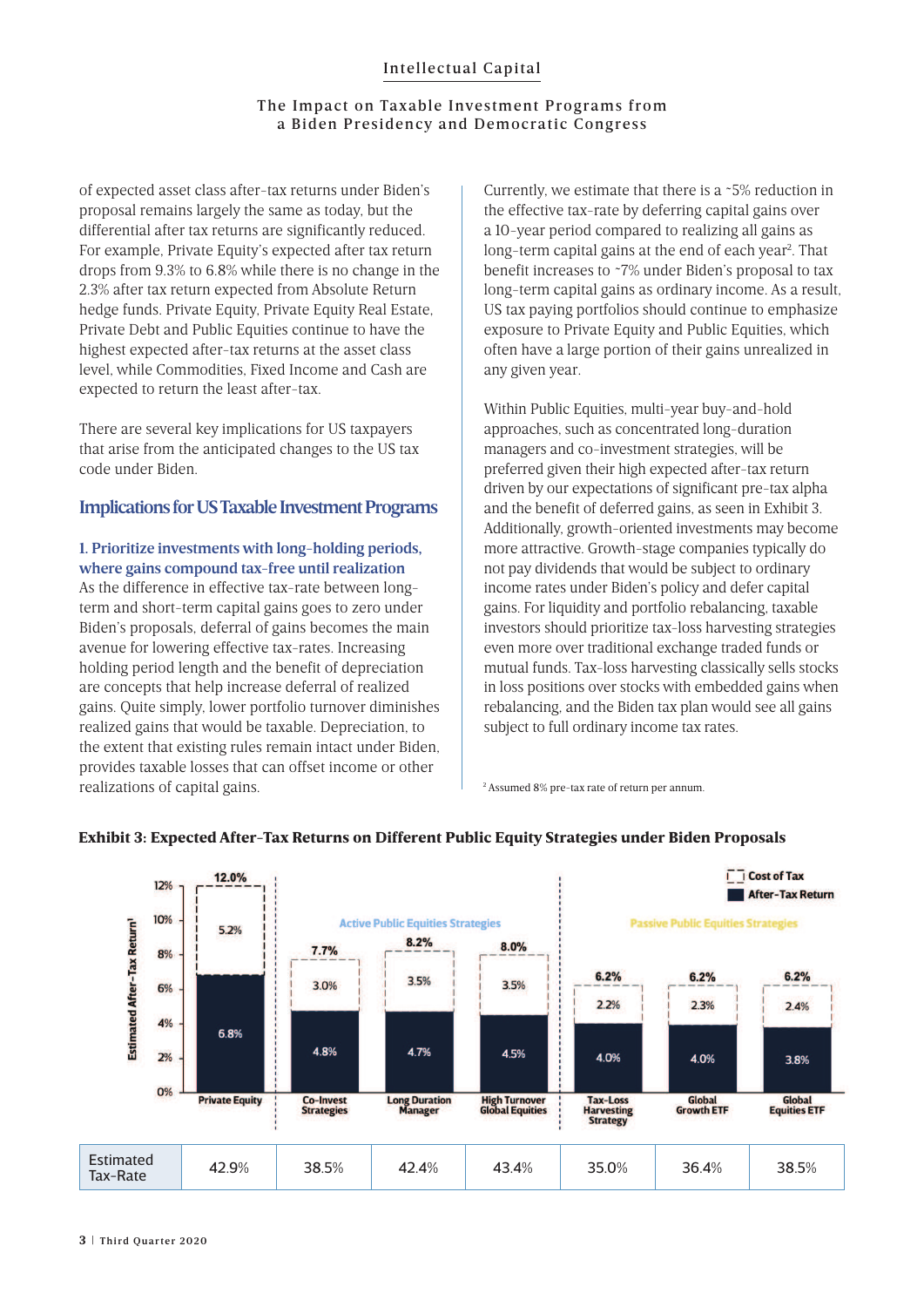#### The Impact on Taxable Investment Programs from a Biden Presidency and Democratic Congress

Outside of Public Equities, depreciation generating assets include investments such as real estate and less correlated assets, such as rail car leasing. We highlight rail car leasing as a strategy that benefits from deprecation given Biden's focus on real estate tax-treatment. While Biden has commented that he would prefer to eliminate certain preferential tax rules for real estate investments, he called for the elimination of only a few provisions by name including accelerated depreciation for residential real estate and 1031 like-kind transfers. For residential real estate the current depreciation schedule is 27.5 years; Biden proposes moving this to 39 years to match commercial real estate. Like-kind transfers will mostly impact individual real estate owners and investors compared to institutional real estate asset managers. While both increase real estate's effective tax-rate, we do not believe that the impact will be dramatic compared to losing long-term capital gain tax benefits.

#### **2. Previously tax-inefficient strategies increase in relative attractiveness**

With long-term capital gains taxed as ordinary income, the relative attractiveness of Hedged Equities, Credit and Absolute Return hedge funds is increased. When compared to their respective beta-adjusted passive public equity exposure, all three asset classes are estimated to generate more after-tax outperformance (alpha) under Biden's plan than under the current tax regime as seen in Exhibit 4. Importantly, this is not driven by increasing our expected level of alpha within the asset classes but rather this is simply a mathematical outcome of the decrease in expected after-tax public equity returns which forms part of

the benchmark against which alpha is measured for these asset classes. As the expected after-tax returns from equity market beta decrease under the proposed changes by Biden, the return from after tax alpha becomes a more material and important part of an investor's return.

#### **3. Continue to set high overall portfolio risk budgets, as after-tax volatility decreases with higher taxes**

A core tenet of our approach to portfolio construction for US taxpayers is increasing the overall risk level of portfolios, as taxpayers should budget their risk level based on after-tax volatility. As effective taxrates increase from the anticipated changes under Biden, US taxpayers should theoretically increase the targeted level of risk in their portfolios beyond the previously recommended level. As a reminder, in our tax-optimized asset allocation for US taxpayers, we recommend a portfolio that targets 12% annualized pre-tax volatility, or 80% equity-like risk, which is ~20% higher than the typical tax-exempt endowmentstyle asset allocation which has 10% annualized pretax volatility, or 60% equity-like risk.

### **4. Embrace estate tax planning legal structures**

As a result of the reduction in estate tax exemption and elimination of the step-up in basis, individuals should look to reduce unrealized gains within an individual's estate that will be passed down to the next generation. Individuals should consider using their full lifetime gift exemption, \$11.4M for individuals and \$22.8M for joint filers, before yearend to ensure that the maximum amount can be moved to the next generation before there are any changes to the exemption. A compelling



### Exhibit 4: Estimated Forward-Looking After-Tax Alpha Returns over Beta-Adjusted Equity Exposure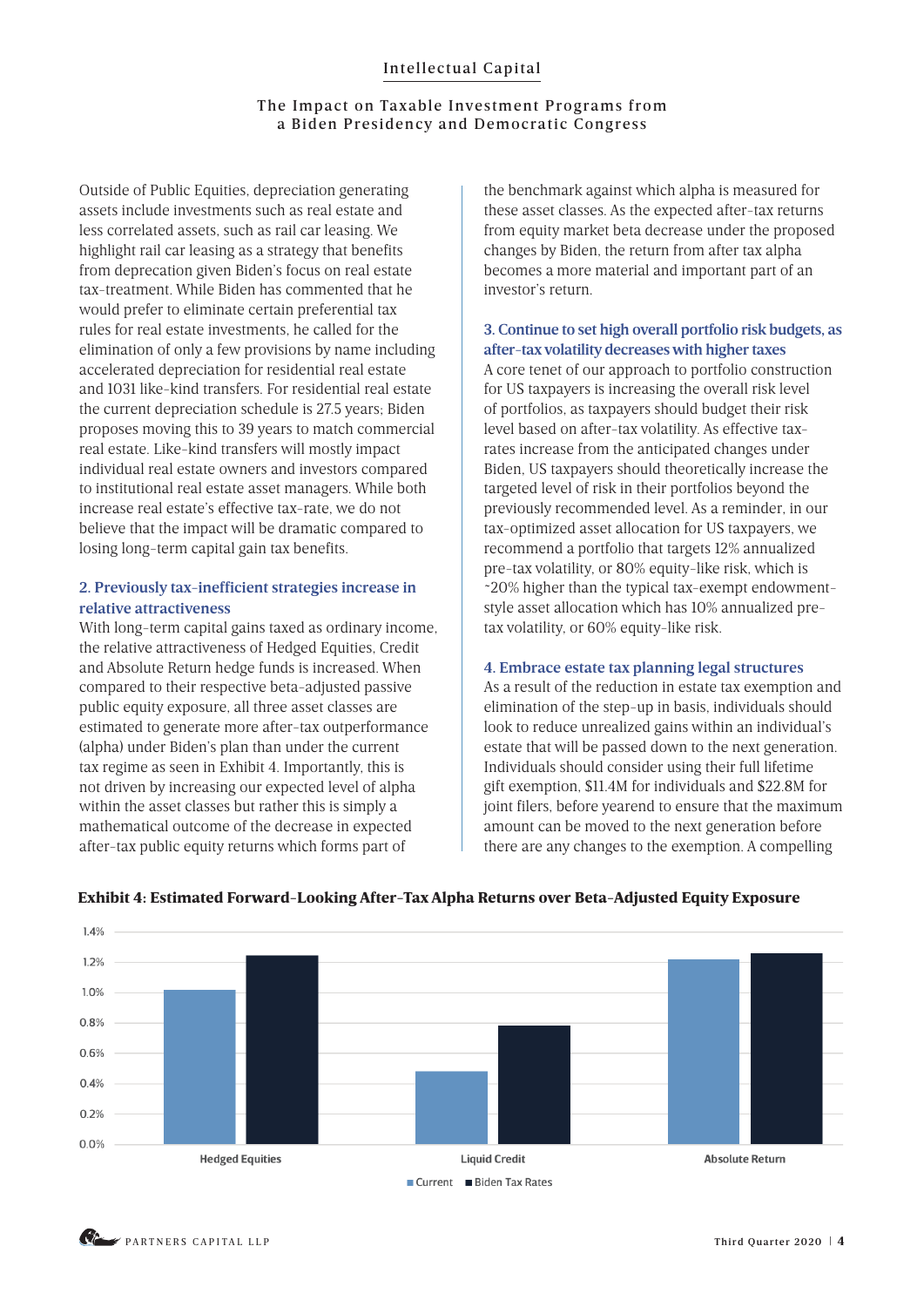## The Impact on Taxable Investment Programs from a Biden Presidency and Democratic Congress

avenue arising from the elimination of the step-up in basis is the increased use of private life insurance products for estate planning. In general, as life insurance payments upon the death of the insured are not considered part of an estate and are not subject to income tax, private placement life insurance ("PPLI") should continue to grow in attractiveness to taxpaying investors. Additionally, high net worth individuals

may look to increase philanthropic activity and trust creation to reduce unrealized gains. This includes gifting securities with high unrealized gains in lieu of securities with lower imbedded gains or cash. Further examples of tax-planning legal structures include charitable lead annuity trusts ("CLATs"), grantor retained annuity trusts ("GRATs") and donor advised funds ("DAFs") which are detailed in Exhibit 5.

| <b>Structure</b>                                           | <b>Description</b>                                                                                                                                                                                                                                                                                                                                                                                                                                                                                                                                                                                                                                                                                                                                                   | <b>Benefits</b>                                                                                                                                               |
|------------------------------------------------------------|----------------------------------------------------------------------------------------------------------------------------------------------------------------------------------------------------------------------------------------------------------------------------------------------------------------------------------------------------------------------------------------------------------------------------------------------------------------------------------------------------------------------------------------------------------------------------------------------------------------------------------------------------------------------------------------------------------------------------------------------------------------------|---------------------------------------------------------------------------------------------------------------------------------------------------------------|
| <b>Private Placement Life</b><br><b>Insurance ("PPLI")</b> | • Enables investors to construct an investment portfolio<br>within a life insurance policy, allowing for tax-free<br>compounding of returns.<br>• Upon the insured's death, the cash value of the policy<br>passes to beneficiaries free of income tax. If structured<br>properly in a trust, estate tax can also be avoided.                                                                                                                                                                                                                                                                                                                                                                                                                                        | • Life insurance provision<br>• Transferring wealth to<br>children with little or no<br>gift or estate tax                                                    |
| <b>Charitable Lead</b><br><b>Annuity Trust ("CLAT")</b>    | • Trust that requires annual distributions to be made to a<br>charity for a defined period (e.g., 15 years). The level of<br>required distribution from the trust is based on the initial<br>value of assets transferred into the trust and applicable<br>interest rates determined by the IRS.<br>• After the defined term ends, any remaining assets may<br>generally be transferred with little/no gift tax to related<br>beneficiaries (e.g., children). Types:<br>– Grantor CLAT: Allows donor to take a tax deduction on<br>the present value of annuity payments up front, and the<br>donor pays taxes on annual income/gains in the CLAT<br>enlarging what is passed on to beneficiaries.<br>- Non-Grantor CLAT: All taxes on gains are paid by<br>the CLAT. | • Donating money<br>to charity<br>• Creating a tax deduction<br>for the donor<br>• Transferring wealth to<br>children with little or no<br>gift or estate tax |
| <b>Grantor Retained</b><br><b>Annuity Trust ("GRAT")</b>   | • Trust that requires annual distributions (loan repayments)<br>to be made to the grantor for a period (e.g., 2 years), based<br>on the initial value of assets transferred into the trust.<br>charging interest rates determined by the IRS. Growth in<br>value of assets is passed on to beneficiaries without using<br>lifetime exemption.<br>• The grantor pays taxes on any gains realized within the<br>GRAT preserving asset values passed on to beneficiaries.                                                                                                                                                                                                                                                                                               | • Transferring wealth to<br>children with little/no gift<br>or estate tax                                                                                     |
| <b>Donor Advised Fund</b><br>("DAF")                       | • Vehicle into which donors make contributions of cash<br>and/or assets to eventually donate to charity. The donor<br>receives a tax deduction at the time they move assets into<br>the trust (DAF).<br>• Assets grow tax-free and can be distributed to charities<br>in the future.                                                                                                                                                                                                                                                                                                                                                                                                                                                                                 | • Donating money<br>to charity<br>• Creating a tax deduction<br>for the donor                                                                                 |

#### Exhibit 5: Tax Efficient Legal Structures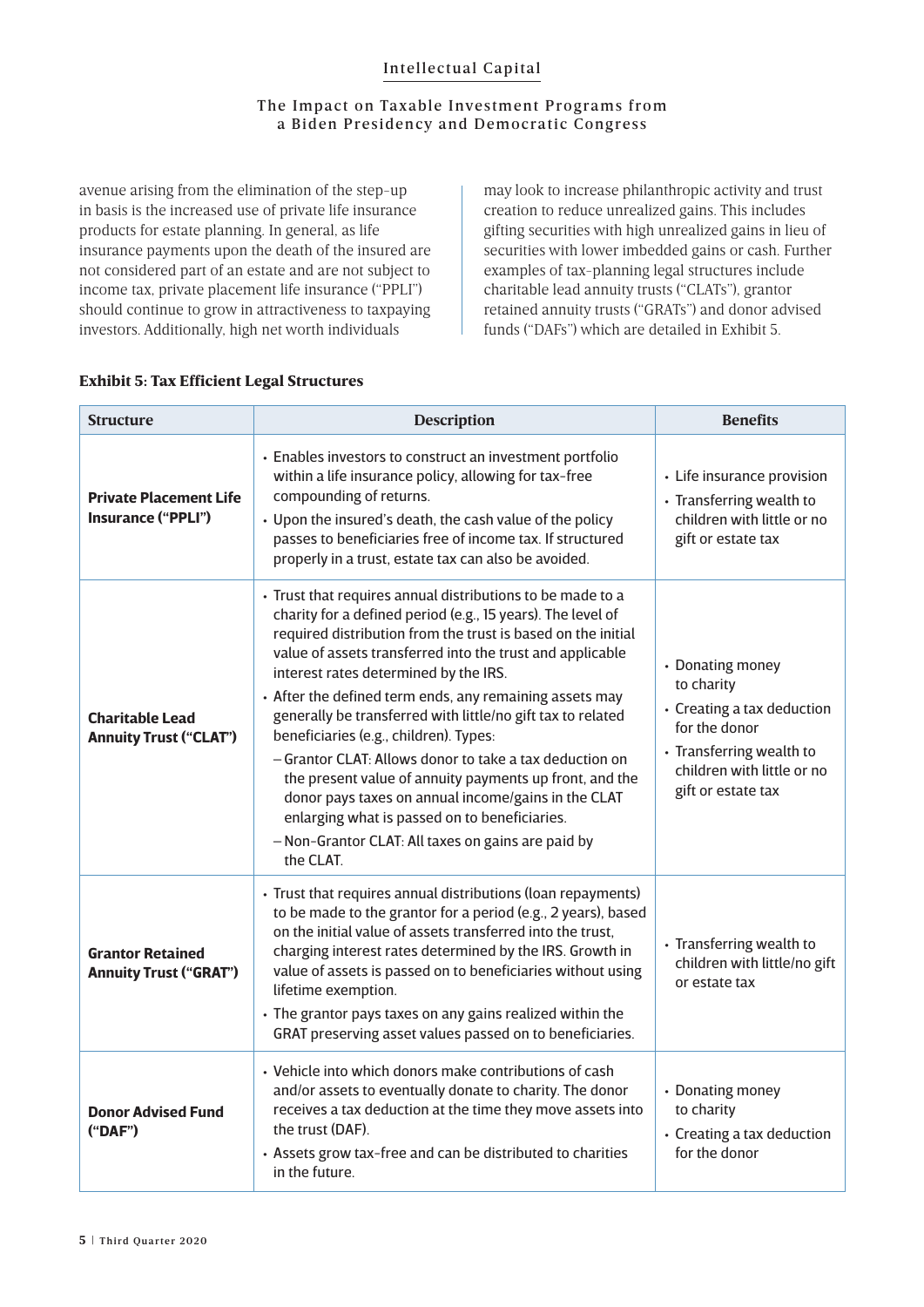#### The Impact on Taxable Investment Programs from a Biden Presidency and Democratic Congress

## **5. Consider realizing large unrealized gains before yearend**

Taxpayers with a significant amount of unrealized gains within their taxable portfolios should consult with their tax advisor on whether to crystalize unrealized longterm capital gains in 2020. Realizing long-term capital gains this year and paying the lower 23.8% tax rate will be the economically optimal action where there are no tax structures to eliminate the realization of gains in the future and you are expecting to need to sell the assets within a certain number of years from today. That number of years can be estimated, depending on the annual rate of gain expected, using the model illustrated in Exhibit 6. This shows that an individual would need to hold an equity portfolio for 16 years to allow the tax-free compounding to make up the difference in portfolio value from the proposed changes in tax-rates under Biden<sup>3</sup> assuming normal annual equity market returns of 6.2%. Under this assumption, those that realize their currently unrealized gains after the change in proposed long-term tax rates but before year 16 always have a lower after-tax portfolio value compared to a portfolio that fully realized its unrealized gains under the current rates, before the change. Assets with higher expected returns (e.g., early stage biotech stocks) will compensate for the tax differential in fewer years of course.

3 The example above assumes a \$5M global equities portfolio with \$2.5M of unrealized long-term capital gains. Additional assumptions are that the 43.4% effective tax rate remains in place from year 1 to year 20, that the portfolio returns +6.2% per annum with 2% from dividend income that is taxed on an annual basis and that any unrealized return is fully taxed at the end of any year.

## **Conclusion**

With this note, Partners Capital are not expressing any political leaning and we are not making a prediction about the election outcome or changes to the tax code, but rather we are focusing on what changes in investment strategy you should be thinking about should the proposed tax changes be put into force in 2021. There are many possible outcomes other than this one.

The immediate action implication is to examine the attractiveness of long-term capital gain realizations prior to year-end based on your own assessment of the likelihood of the proposed Biden tax changes being implemented in 2021. The other actions will only be relevant if the tax code changes go through. The implications there are that compounding untaxed unrealized gains should be the hallmark of the most tax efficient strategy, combined with the establishment of estate planning legal structures such as PPLI. In addition, the relative attraction of high alpha asset classes such as hedged equities and absolute return hedge funds increases and may warrant higher allocations, especially in light of the unattractiveness of traditional safety net asset classes in the form of government bonds. Finally, at the right moment in time, you may consider a gradual increase in overall portfolio risk level given the after-tax volatility of returns decreases with higher tax rates. If these tax changes do come to pass, this will call for a reevaluation of your overall asset allocation to reflect any change in overall portfolio risk budget and in light of the change in after tax expected returns for each asset class as shown in Exhibit 2.





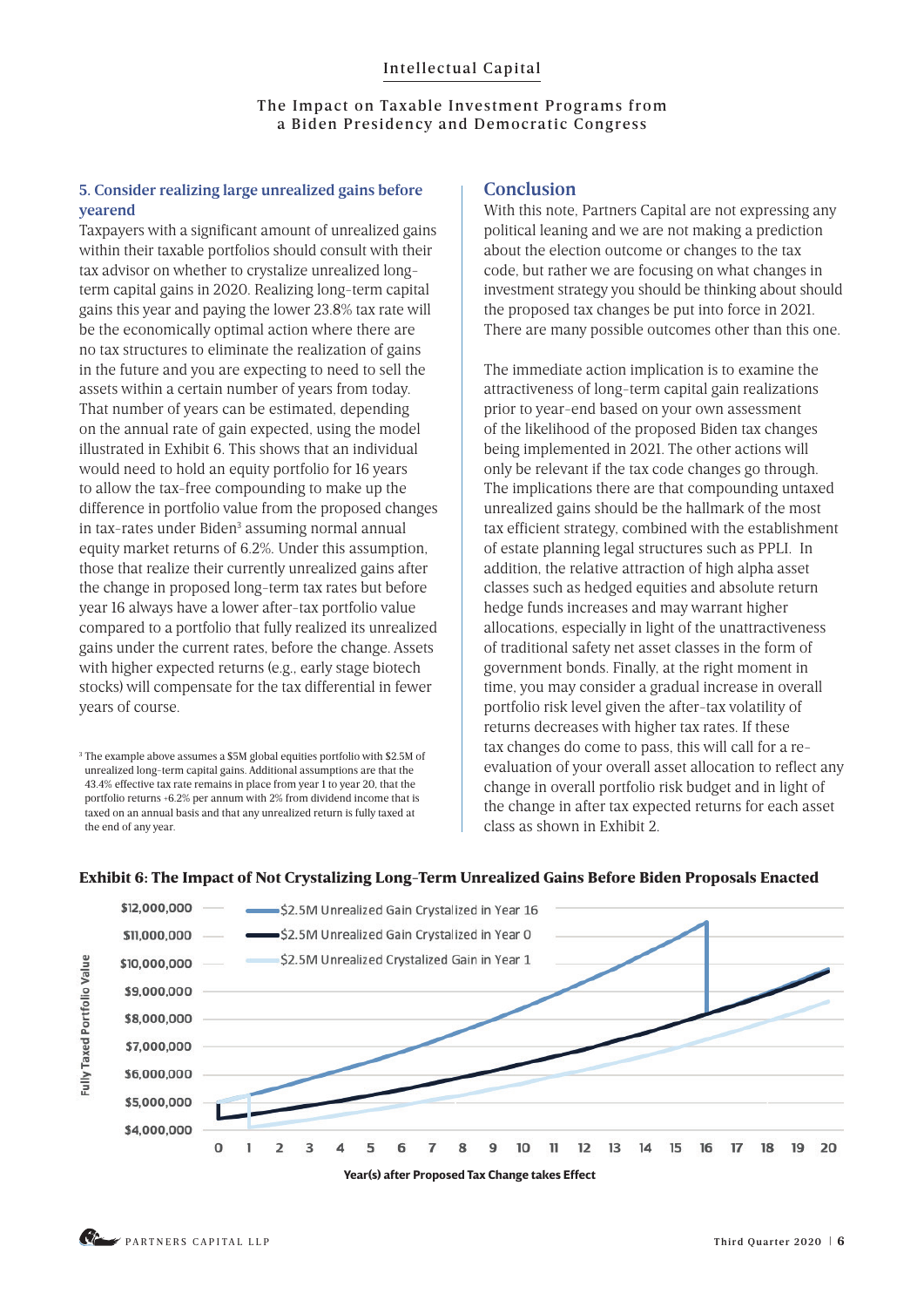#### Firm Profile

Partners Capital is a leading Outsourced Investment Office located in London, Boston, New York City, San Francisco, Paris, Singapore and Hong Kong serving investment professionals, endowments, foundations, pensions and high net-worth families globally. We provide wholly independent advice on asset allocation and access to what we believe to be best-of-breed asset managers across all asset classes and geographic markets. This access is strongly enhanced by the quality of our community of shareholders and clients, most of whom are veteran investors themselves in specialist sectors around the world.

The firm was founded in 2001 by investment professionals seeking an independent and conflict free adviser to provide portfolio construction advice and rigorous analysis of investment opportunities. From its initial focus as the "money managers to the money managers" with a base of 70 clients, Partners Capital has grown to become an adviser to endowments and foundations as well as prominent family offices and successful entrepreneurs across the U.S., U.K., Europe and Asia. Endowments have become a large proportion of the institutional client base, which now includes Oxford and Cambridge Colleges, and many of the most highly respected museums and charitable foundations located around the world.

Among Partners Capital services are bespoke outsourced investment solutions for endowments, foundations and tax-efficient and tax-deferred investment strategies for taxable private clients. Partners Capital predominantly advises on entire portfolios but also specialty strategies, such as Private Equity or Private Debt strategies.

Partners Capital deploys an investment philosophy that embraces many of the powerful diversification benefits of the "endowment model" of investing. However we apply a more dynamic approach to asset allocation, which seeks to clearly delineate between performance derived from market factors as opposed to the skill of individual managers.

Today, with over \$32 billion of assets under management, Partners Capital's clients comprise an equal mix of private individuals and institutional clients. Many of our clients are among the most sophisticated investors in the world, with a sound understanding of investment principles and experience across multiple asset classes.

Partners Capital LLP is authorized and regulated by the Financial Conduct Authority in the United Kingdom; Partners Capital Investment Group LLP is regulated by the Securities and Exchange Commission and is a member of the National Futures Administration in the United States; Partners Capital Asia Limited is licensed by the Securities and Futures Commission in Hong Kong; Partners Capital Investment Group (Asia) Pte Ltd is regulated by the Monetary Authority of Singapore as a holder of a Capital Markets Services licence for Fund Management under the Securities and Futures Act and as an exempt financial adviser; and Partners Capital Europe SAS is authorized and regulated by the Autorité des Marchés Financiers in France.

Further information can be found on our website: **www.partners-cap.com**

#### **Europe**

5 Young Street London W8 5EH England Tel: +44 (0)20 7938 5200

28 Cours Albert 1er 75008, Paris France Tel: +33 (0)1 7038 1054

#### **North America**

Federal Reserve Plaza 600 Atlantic Avenue 30th Floor Boston, MA 02210 **IISA** Tel: +1 617 292 2570

1330 Avenue of the Americas 22nd Floor New York, NY 10019 **IISA** Tel: +1 212 951 1288

One Embarcadero Center Suite 3500 San Francisco, CA 94111 **IICA** Tel: +1 415 862 7100

#### **Asia**

50 Raffles Place  $L$ evel 13 Singapore Land Tower Singapore 048623 Tel: +65 6645 3733

10/F Champion Tower 3 Garden Road Central, Hong Kong Tel: +852 3614 0230